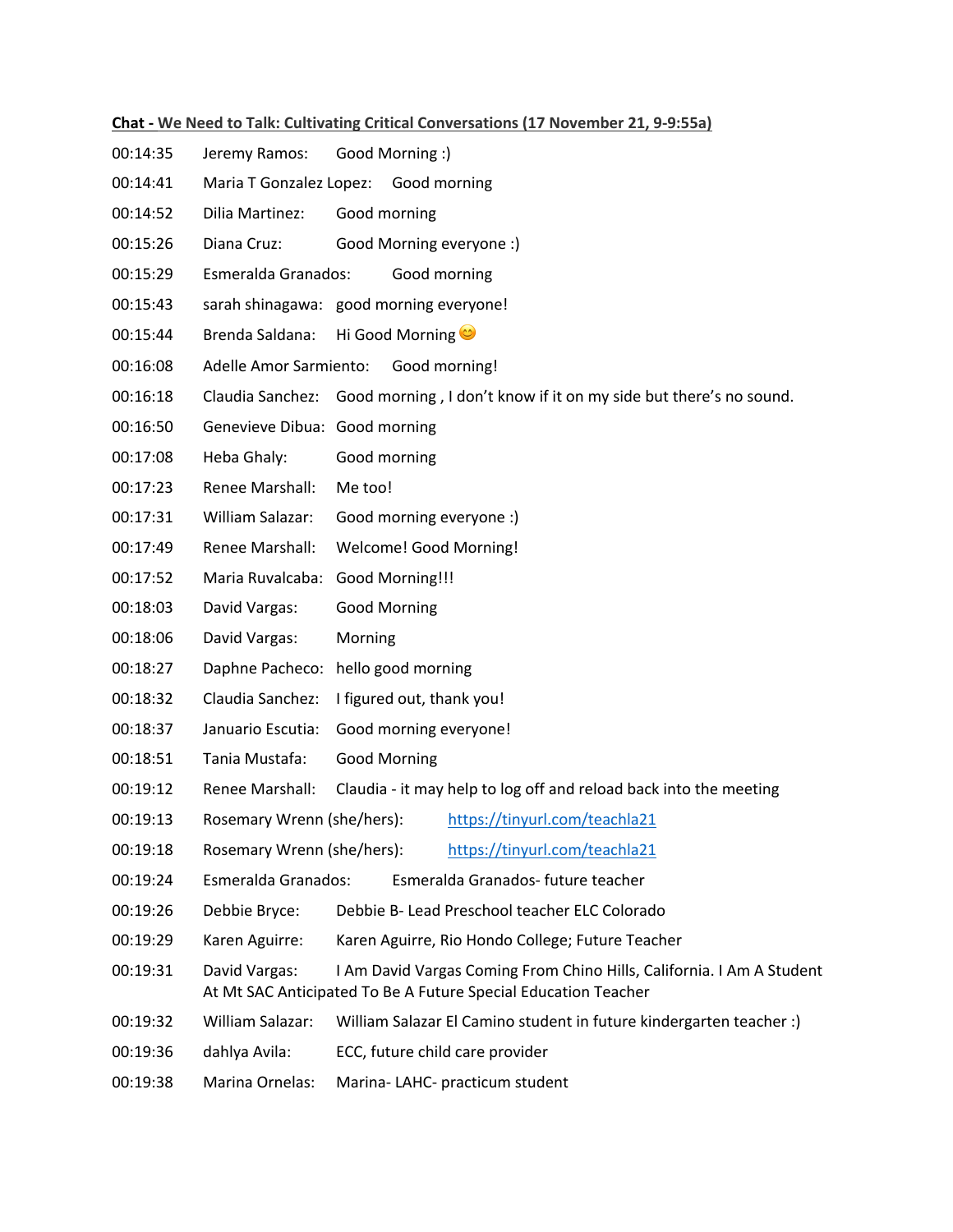- 00:19:41 Ralph Velazquez: Ralph Velazquez, Rio Hondo College, English Professor
- 00:19:41 Elizeth Maldonado: Elizeth Maldonado / Cerritos college/ future teacher
- 00:19:42 Dana Corpuz: I'm from GCC. Future teacher
- 00:19:43 Brenda Saldana: Brenda Saldana student from El Camino College
- 00:19:44 Marissa Pe: Marissa Pe, Mountain View High School
- 00:19:45 Alexandra Ramirez: Alexandra Ramirez -Rio Hondo College -Future Teacher!
- 00:19:45 Glenda Moscoso: Glenda Moscoso Cuesta College
- 00:19:45 Adelle Amor Sarmiento: Hi! I'm Adelle Amor (she/her), I come from Cerritos College and I am a future teacher
- 00:19:48 Dilia Martinez: Dilia M. CSULA
- 00:19:50 David Vargas: dvargas61@student.mtsac.edu
- 00:19:50 Evelyn Kim: Evelyn kim- future teacher
- 00:19:53 Graciela Bataz: Gracie hope to be a future teacher,
- 00:20:03 Maria T Gonzalez Lopez: Maria T Gonzalez Lopez-future teacher -Santa Ana college
- 00:20:12 Heba Ghaly: Heba Ghaly Cerritos college

## hebaghaly43@yahoo.com

- 00:20:24 Claudia Sanchez: Claudia Sanchez,a life long learner ands sharer, exploring the field of education as a possible future career and I'm from Cerritos College.
- 00:20:25 Tania Mustafa: Tania Mustafa CSULA, current TA, future Teacher
- 00:20:26 Maria Ruvalcaba: Maria Ruvalcaba, LACOE Educator -future HS teacher :)
- 00:20:26 Marie Langarica: Marie Langarica, Rio Hondo
- 00:20:36 Diana Cruz: Diana Cruz from El Camino College future elementary teacher
- 00:20:45 Angelica Guzmán: Angelica Guzman- Future Teacher<sup>1</sup> ELAC
- 00:20:51 mercedes fuentes: Good Morning. Mercedes Fuentes Rio Hondo
- 00:21:05 Jeremy Ramos: Jeremy Ramos Student CSULB
- 00:21:26 Tania Mustafa: Tania Mustafa CSULB, current TA, future Teacher
- 00:22:03 Januario Escutia: Januario Escutia from Rio Hondo College. I am participating in the CPTP mentorship program.
- 00:22:28 Suzanne Vergara: Suzanne Vergara-Rio Hondo College-Future U.S History teacher or Professor
- 00:23:20 Suzanne Edwards-Acton: I am on Chumash, Kizh, Gabrielino, Tonga lands
- 00:23:38 Suzanne Edwards-Acton: To find out where you are text your zip code to 907-312-5085
- 00:24:17 Veronica Enriquez: Veronica Enriquez- San Bernardino Valley College student
- 00:24:33 Daree Jones: El Camino college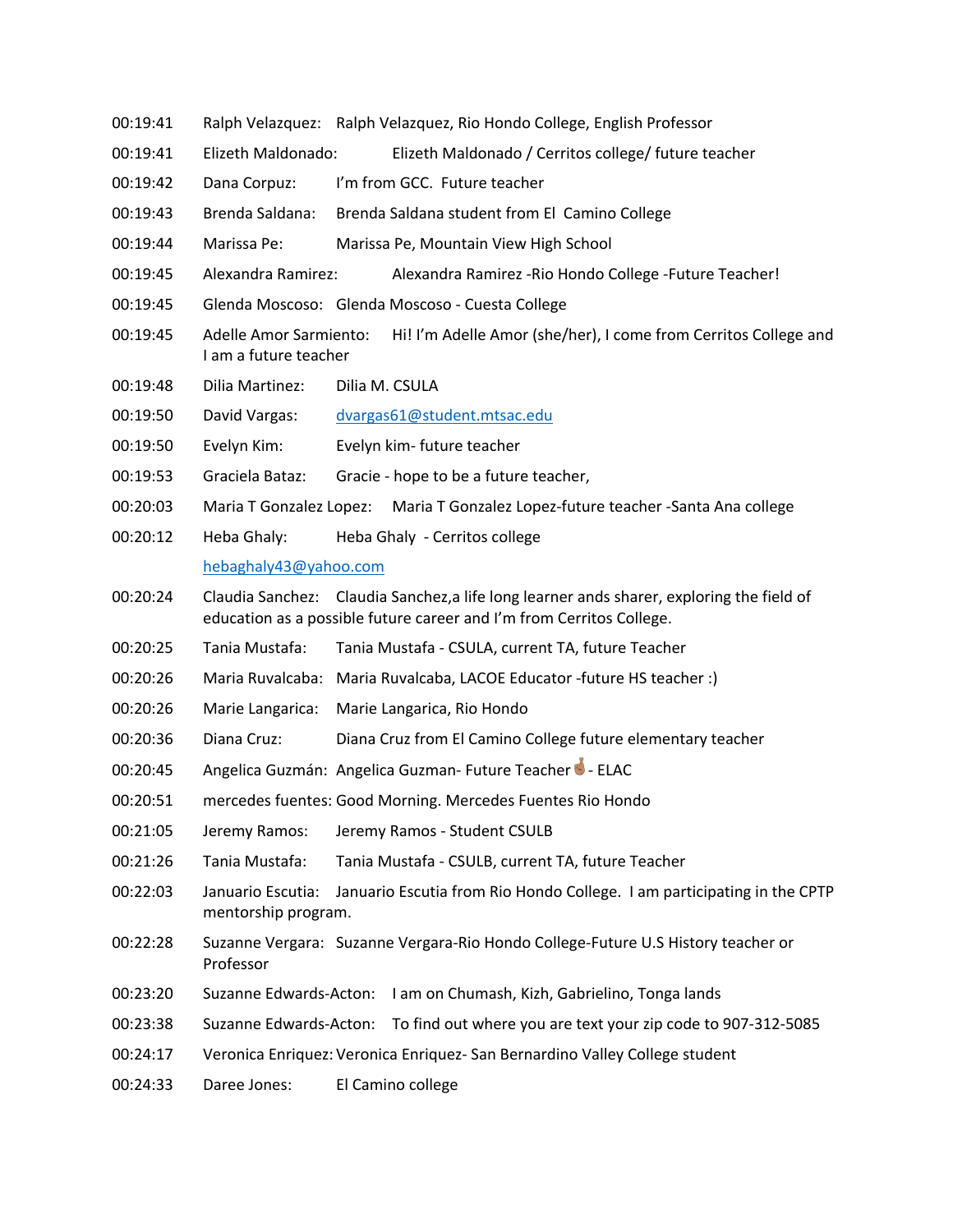| 00:24:41 | Nizdali Canales:                                                                                                                                                                            | Nizdali Canales-student Mt. SAC                                                                                                      |  |
|----------|---------------------------------------------------------------------------------------------------------------------------------------------------------------------------------------------|--------------------------------------------------------------------------------------------------------------------------------------|--|
| 00:24:50 | Claudia Sanchez:                                                                                                                                                                            | Social aspect of learning and new ideas.                                                                                             |  |
| 00:24:57 | Heather P: We should be in an ongoing reflection                                                                                                                                            |                                                                                                                                      |  |
| 00:25:05 | Quinn Burke:                                                                                                                                                                                | Santa Monica College                                                                                                                 |  |
| 00:25:11 | Crystal Jones:<br>through innovations and reinventing what we know and build upon<br>what is needed and embrace each other's known knowledge and known needs to build a<br>better tomorrow! |                                                                                                                                      |  |
| 00:25:28 | Aida Alkhasova:                                                                                                                                                                             | We don't have to say we know everything                                                                                              |  |
| 00:25:42 | Aida Alkhasova:                                                                                                                                                                             | Aida Alkhasova                                                                                                                       |  |
| 00:25:46 | Crystal Jones:                                                                                                                                                                              | be ok to not know.                                                                                                                   |  |
| 00:26:31 | Crystal Jones:                                                                                                                                                                              | exploring the knowing                                                                                                                |  |
| 00:26:34 | <b>Gabriel Rouse:</b>                                                                                                                                                                       | Life long learning                                                                                                                   |  |
| 00:26:44 | Quinn Burke:<br>I learn so much from my students. Sometimes it feels like more than<br>they learn from me                                                                                   |                                                                                                                                      |  |
| 00:26:45 | Crystal Jones:                                                                                                                                                                              | the discovery of the answers                                                                                                         |  |
| 00:27:22 | Crystal Jones:                                                                                                                                                                              | being vulnerable to be transparent to model the process!                                                                             |  |
| 00:27:54 | Januario Escutia:<br>each other.                                                                                                                                                            | Through communication we overcome our differences and learn from                                                                     |  |
| 00:27:59 | Crystal Jones:                                                                                                                                                                              | valuing our students' contributions and understandings yes!!!                                                                        |  |
| 00:28:07 | David Vargas:                                                                                                                                                                               | This Quote Gives Me Advice On How To Treat Others Fairly                                                                             |  |
| 00:28:11 | Rosemary Wrenn (she/hers):<br>https://docs.google.com/presentation/d/104aVEeY8bpECJbA3bAYkEgE-<br>hScKRkqgJmV7SWn4Mvs/edit?usp=sharing                                                      |                                                                                                                                      |  |
| 00:28:38 | Crystal Jones:                                                                                                                                                                              | please share!!                                                                                                                       |  |
| 00:28:54 | Renee Marshall:<br>2021/                                                                                                                                                                    | We are posting slide decks plus recordings on<br>http://teacherprepprogram.org/events-and-calendar/virtual-workshop-series-november- |  |
| 00:29:12 | Renee Marshall:<br>conference sessions and resources                                                                                                                                        | Make sure to scroll down when you get to the site to open up individual                                                              |  |
| 00:29:17 | Crystal Jones:                                                                                                                                                                              | thank you Ms. Renee air hugs                                                                                                         |  |
| 00:29:26 | Renee Marshall: Air hugs Crystal!                                                                                                                                                           |                                                                                                                                      |  |
| 00:29:51 | cNcAx27WrRqsDbni?usp=sharing                                                                                                                                                                | Renee Marshall: Link to resources shared today:<br>https://drive.google.com/drive/folders/1BSj0Wvg4YkP8azW-                          |  |
| 00:31:54 | Claudia Garcia-Oliva:                                                                                                                                                                       | Claudia Garcia                                                                                                                       |  |
|          |                                                                                                                                                                                             |                                                                                                                                      |  |

00:32:34 Gabriel Rouse: Gabriel Roues grouse185@gmail.com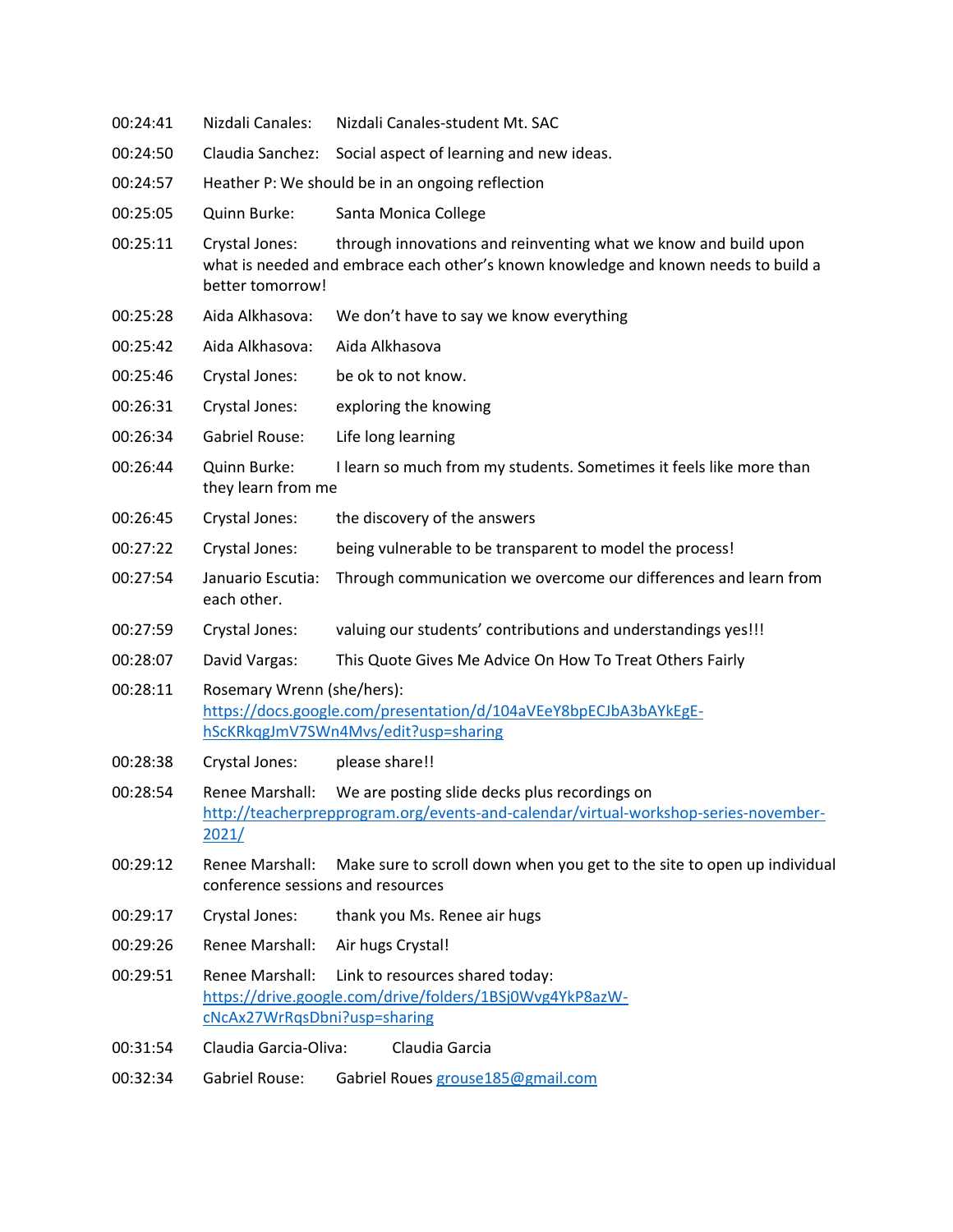- 00:33:07 Crystal Jones: so true as a sub on site throughout different campuses the racism is real. love your truthfulness and relating with others ms. Rosemary. change the space!!!
- 00:33:18 Crystal Jones: change the space remove the distractions!!!
- 00:33:47 Crystal Jones: its hard at times
- 00:35:27 Suzanne Edwards-Acton: Thank you Rosemary.
- 00:35:39 Crystal Jones: the beginning the roots
- 00:35:58 Suzanne Vergara: I love your truth Rosemary (:
- 00:36:00 Heather P: It's a privilege to choose not to talk about uncomfortable things.
- 00:36:38 Evelyn Kim: I remember hating all my teachers growing up because they didn't understand that and I was always the one that was marked as making things difficult for others!
- 00:36:45 Renee Marshall: Make sure to go to the Jamboard
- 00:36:49 Crystal Jones: they show up in institutions I almost gave up over white supremacy at SMMUSD mind blowing truth.
- 00:37:40 Renee Marshall: Impactful conversations
- 00:37:40 Adelle Amor Sarmiento: Critical race theory
- 00:37:41 Glenda Conde: truth
- 00:37:45 Claudia Sanchez: The structures of power that have racism embedded in them.
- 00:37:45 Alejandra Hernandez: Must have conversations
- 00:37:46 Ralph Velazquez: Introspective and engaging conversations
- 00:37:46 Graciela Bataz: I think of conversations that requiring thinking and reflection
- 00:37:48 David Vargas: Seriousness, Helping Each Other Out, Giving Good Advice
- 00:37:51 Suzanne Vergara: Generations
- 00:37:55 Maria T Gonzalez Lopez: Race
- 00:37:56 Jeremy Ramos: Serious discussions
- 00:37:56 Heather P: Necessary conversations that not everyone wants to have
- 00:38:08 Suzanne Edwards-Acton: It is a conversation where critical thought is happening. NOT Criticism.
- 00:38:12 Maria T Gonzalez Lopez: Immigration
- 00:38:14 Theresa Hagelbarger: sharing experiences so others are aware of what is happening
- 00:38:14 Marini Smith: Having conversations that change and create progress towards equity and anti-racism
- 00:38:17 Gabriel Rouse: The individuals' sensitive nature of what then been through
- 00:38:18 Erendira Ortiz: Conversation that involves making others uncomfortable because not everyone wants to talk about it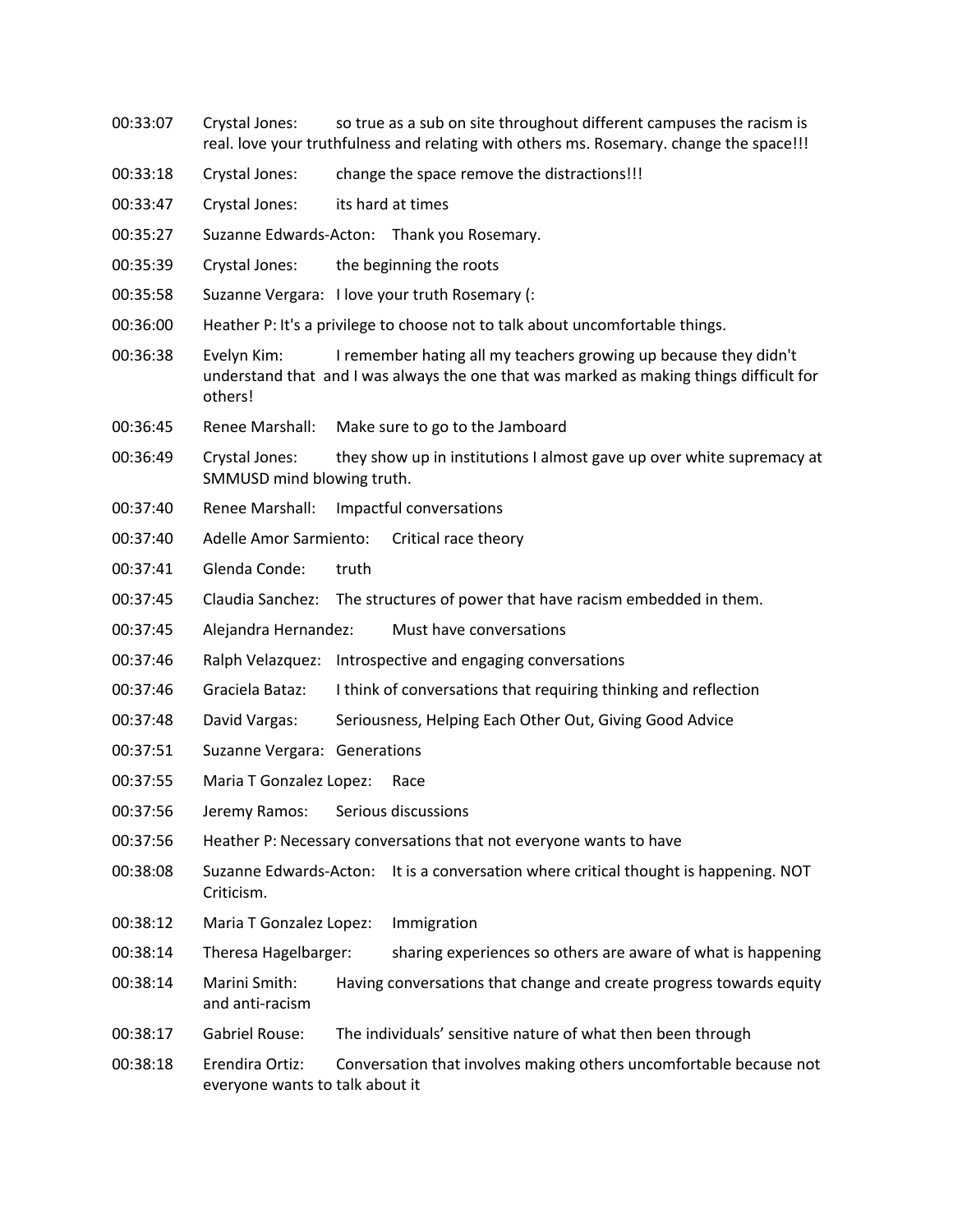| 00:38:28 |                                                                                                                                                                                                                                                                                                                                            | Maria Ruvalcaba: Superiority mentality                                                                                                                        |  |
|----------|--------------------------------------------------------------------------------------------------------------------------------------------------------------------------------------------------------------------------------------------------------------------------------------------------------------------------------------------|---------------------------------------------------------------------------------------------------------------------------------------------------------------|--|
| 00:38:37 | Maria Ruvalcaba:                                                                                                                                                                                                                                                                                                                           | Oppression                                                                                                                                                    |  |
| 00:38:40 | Januario Escutia:                                                                                                                                                                                                                                                                                                                          | To accept our differences.                                                                                                                                    |  |
| 00:38:47 | Glenda Moscoso:                                                                                                                                                                                                                                                                                                                            | Opportunity to engage in meaningful/real conversations                                                                                                        |  |
| 00:38:56 | Quinn Burke:<br>and so much more                                                                                                                                                                                                                                                                                                           | Uncomfortable but necessary conversations about race, religion, biases                                                                                        |  |
| 00:38:57 | Crystal Jones:<br>what is hard to talk about and say but needs to be heard and embraced<br>for understanding and truth                                                                                                                                                                                                                     |                                                                                                                                                               |  |
| 00:39:01 | Paola jauregui:                                                                                                                                                                                                                                                                                                                            | any reaction that is not talked about                                                                                                                         |  |
| 00:39:57 | Paola jauregui:<br>them                                                                                                                                                                                                                                                                                                                    | we lose ourselves with other meaningless trivia rather than speak about                                                                                       |  |
| 00:40:00 | Theresa Hagelbarger:<br>somehow educating or enlightening the general public the<br>issues with language and why dual language is needed  general populations have no idea<br>what this means and how it impacts children and society                                                                                                      |                                                                                                                                                               |  |
| 00:40:13 | Aida Alkhasova:                                                                                                                                                                                                                                                                                                                            | Conversations about religion, generation                                                                                                                      |  |
| 00:40:34 | Crystal Jones:                                                                                                                                                                                                                                                                                                                             | they ask it like it is?                                                                                                                                       |  |
| 00:40:47 | Quinn Burke:<br>of these                                                                                                                                                                                                                                                                                                                   | Acknowledging white centric biases and consciously acting in opposition                                                                                       |  |
| 00:40:51 | Sam Rodriguez:<br>people are afraid of change.                                                                                                                                                                                                                                                                                             | These conversations require that some kind of change is involved and                                                                                          |  |
| 00:41:05 | Suzanne Edwards-Acton: It is often hard for ALL of us to understand because we are all<br>living a country of white dominance CULTURE. That is not only about white people. It has<br>informed how ALL of us think and behave until will slow down and interrogate where did<br>this all come from. Yes "decolonialize" our ways of being. |                                                                                                                                                               |  |
| 00:43:07 | Crystal Jones:<br>changed my life forever.                                                                                                                                                                                                                                                                                                 | @Rosemary and Renee please get The Ethnic Experience book by Dr.<br>Karenga mind blowing !! how we are similar vs different with indigenous people. His class |  |
| 00:43:13 | Suzanne Edwards-Acton: Talking about all of this is not always/only hard and scary. It is<br>also liberating and sacred.                                                                                                                                                                                                                   |                                                                                                                                                               |  |
| 00:43:57 | Crystal Jones:                                                                                                                                                                                                                                                                                                                             | liberating and sacred!!! indeed deep deep.                                                                                                                    |  |
| 00:44:10 | Crystal Jones:                                                                                                                                                                                                                                                                                                                             | our students need know they can Trust Us!!!                                                                                                                   |  |
| 00:44:17 | David Vargas:                                                                                                                                                                                                                                                                                                                              | We Need To Learn How To Support And Respect Others                                                                                                            |  |
| 00:44:30 |                                                                                                                                                                                                                                                                                                                                            | It's rude not to.<br>Suzanne Edwards-Acton: It's not rude to talk about race.                                                                                 |  |
| 00:45:08 | Crystal Jones:                                                                                                                                                                                                                                                                                                                             | defining the problems and solving them.                                                                                                                       |  |
| 00:45:09 | David Vargas:                                                                                                                                                                                                                                                                                                                              | I Believe Yes                                                                                                                                                 |  |
| 00:45:34 | taught that bias = racism                                                                                                                                                                                                                                                                                                                  | sarah shinagawa: i think people think talking about race is a bad thing because we are all                                                                    |  |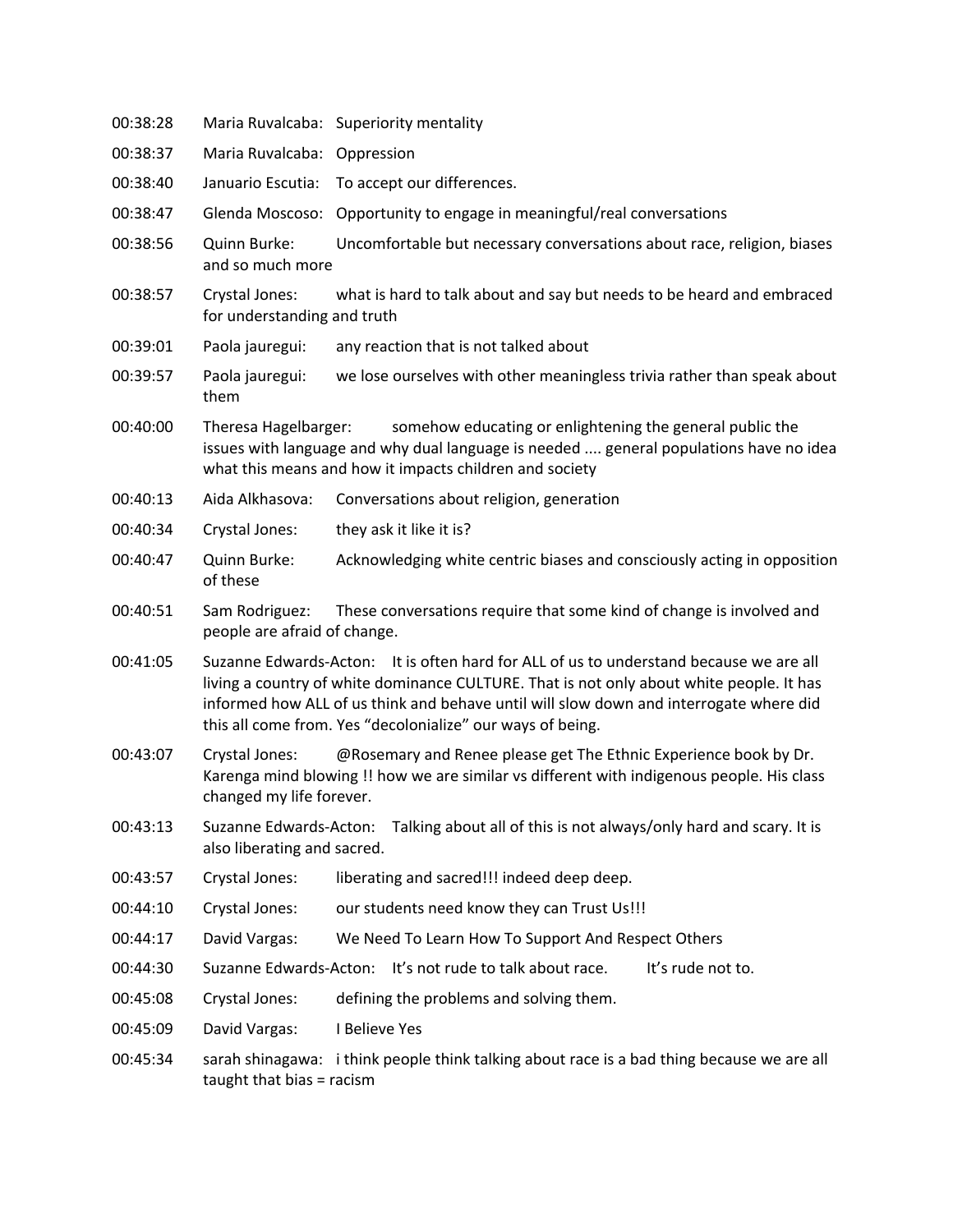- 00:45:41 Crystal Jones: me too that's my why!!!
- 00:46:47 Gabriel Rouse: If I wasn't strong on the subject, I'm diffidently flying under the radar.
- 00:46:49 Suzanne Edwards-Acton: Calling the conversation hard, scary, tough puts the two in a sentence that affirms (biases) the thought. These are "important," "necessary," "learning," "empowering" conversations. Name it as an asset.
- 00:46:50 Claudia Sanchez: A lot of people get info about other races only through the one dimensional view of entertainment or bias media who only show negative images of "others" outside of mainstream, so it's awesome to think about education exploring these issues.
- 00:46:54 Crystal Jones: by building trusting relationships
- 00:48:55 Suzanne Edwards-Acton: Yes, Rosemary.
- 00:49:07 Suzanne Edwards-Acton: This I such a great session.
- 00:49:12 Crystal Jones: it should be uncomfortable it is ok address the feelings yet still talk about it it is an open space to talk freely
- 00:49:39 Christy Whalen: So true
- 00:49:42 Quinn Burke: How do you guys navigate social media like tiktok and Facebook? Kids now get Alot of news about current events from these.
- 00:49:46 Maria T Gonzalez Lopez: True
- 00:50:54 Crystal Jones: not yoo young
- 00:50:57 Crystal Jones: not to young
- 00:51:13 Maria T Gonzalez Lopez: Kindergartners have no filter they are very transparent
- 00:51:19 Renee Marshall: Encourage conversation at ALL ages!!
- 00:51:23 Alejandra Hernandez: we need to be uncomfortable in order to resolve the issues. Being uncomfortable should not be the why we don't talk about necessary talks
- 00:51:29 Erendira Ortiz: We tend to underestimate how much they actually understand just because they are young
- 00:51:34 Crystal Jones: please and yes@ Renee
- 00:51:38 Paola jauregui: children now are more outspoken
- 00:51:49 Renee Marshall: And they understand SO much! Never underestimate the intelligence of children.
- 00:51:50 Paola jauregui: but they understand what's going on
- 00:51:59 Maria T Gonzalez Lopez: Yes
- 00:52:16 Crystal Jones: you see the color blindness
- 00:52:22 Paola jauregui: but teaching children at a young age that everyone is the same regardless of colour disabilities etc
- 00:52:25 Heather P: That's not equity. Every child doesn't need the same
- 00:52:33 Paola jauregui: the love is there for everyone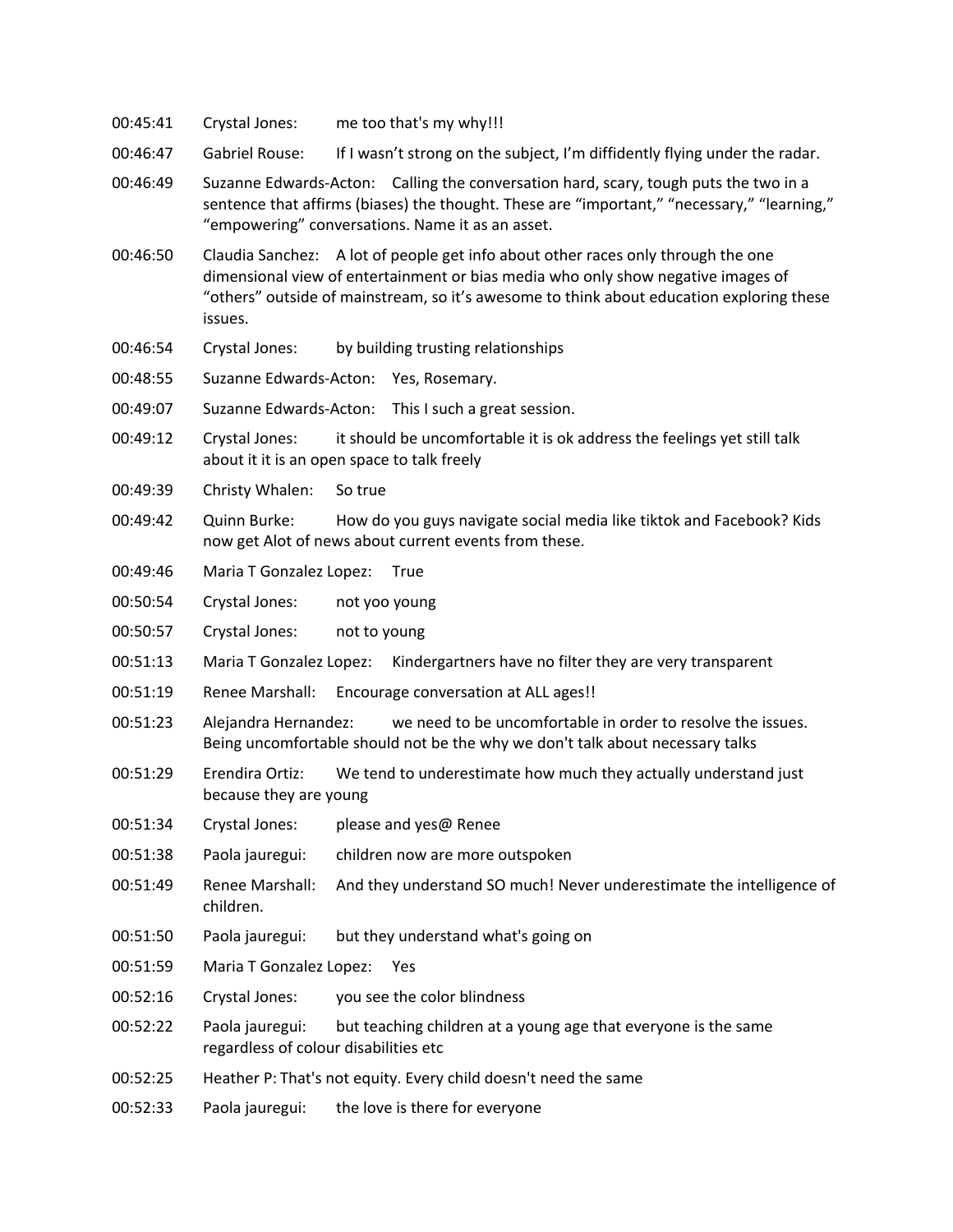| 00:53:20 | Crystal Jones:                                                                                                                                                                  | my 10 year old just had a conversation with me last night I was mind<br>blown how she interconnected to race and how the white kids were being treated in her<br>class deep deep how do we help the need and critical conversation be embraced?                           |  |
|----------|---------------------------------------------------------------------------------------------------------------------------------------------------------------------------------|---------------------------------------------------------------------------------------------------------------------------------------------------------------------------------------------------------------------------------------------------------------------------|--|
| 00:54:34 | Crystal Jones:                                                                                                                                                                  | @ Heather p yes I'm big on individualized lesson planning!!!                                                                                                                                                                                                              |  |
| 00:55:31 | Crystal Jones:                                                                                                                                                                  | not to start a fight but a conversation!!!                                                                                                                                                                                                                                |  |
| 00:56:54 | Crystal Jones:                                                                                                                                                                  | ongoing practice community circles I call them empathy circles yes!!                                                                                                                                                                                                      |  |
| 00:57:24 | Crystal Jones:                                                                                                                                                                  | lets solve it together as a whole.                                                                                                                                                                                                                                        |  |
| 00:59:39 | Christy Whalen:<br>I am a noon supervisor. A 4th grade student mentioned that he was<br>upset that the school is teaching Thanksgiving incorrectly. We had a nice conversation. |                                                                                                                                                                                                                                                                           |  |
| 01:00:14 | Quinn Burke:                                                                                                                                                                    | Columbus Day too                                                                                                                                                                                                                                                          |  |
| 01:01:33 | Erendira Ortiz:                                                                                                                                                                 | As Hispanics we see thanksgiving giving as a whole different thing and<br>related to religion rather than what it actually is, and I'm not sure how to address it to try<br>in-laws so we can stop celebrating it. I don't want my kids to have it as pet of their lives. |  |
| 01:01:56 | Heather P: Please continue with your presentation. Time is so limited and I'd like to learn<br>more from your POV.                                                              |                                                                                                                                                                                                                                                                           |  |
| 01:02:05 | Quinn Burke:                                                                                                                                                                    | I had to re-learn a lot of things that were taught to me in school                                                                                                                                                                                                        |  |
| 01:02:27 | Crystal Jones:                                                                                                                                                                  | I am thankful for you all.                                                                                                                                                                                                                                                |  |
| 01:02:38 | Ashley Harris Buford:<br>Ashley Harris-Buford                                                                                                                                   |                                                                                                                                                                                                                                                                           |  |
|          | harris.lovebug.ashley22@gmail.com                                                                                                                                               |                                                                                                                                                                                                                                                                           |  |
|          | mt sac.                                                                                                                                                                         |                                                                                                                                                                                                                                                                           |  |
|          | thank u                                                                                                                                                                         |                                                                                                                                                                                                                                                                           |  |
| 01:02:57 | Crystal Jones:                                                                                                                                                                  | can we educate and embrace the truth and embrace the history                                                                                                                                                                                                              |  |
| 01:03:08 | sarah shinagawa:                                                                                                                                                                | sorry i forgot the check in earlier                                                                                                                                                                                                                                       |  |
|          | sarah shinagawa                                                                                                                                                                 |                                                                                                                                                                                                                                                                           |  |
|          | citrus college                                                                                                                                                                  |                                                                                                                                                                                                                                                                           |  |
| 01:03:09 | Adelle Amor Sarmiento: I feel lucky to have woken up and be present in this<br>conversation! Appreciate you all                                                                 |                                                                                                                                                                                                                                                                           |  |
| 01:03:22 | David Vargas:                                                                                                                                                                   | dvargas61@student.mtsac.edu                                                                                                                                                                                                                                               |  |
| 01:03:30 | Renee Marshall:                                                                                                                                                                 | Thank you!                                                                                                                                                                                                                                                                |  |
| 01:03:37 | dahlya Avila:                                                                                                                                                                   | There needs to be more educators like you $\blacktriangledown$                                                                                                                                                                                                            |  |
| 01:04:05 | Crystal Jones:                                                                                                                                                                  | we need to hear the truth!!!                                                                                                                                                                                                                                              |  |
| 01:04:21 | https://www.aljazeera.com/news/2019/11/native-americans-<br>Suzanne Edwards-Acton:<br>host-national-day-mourning-thanksgiving-191126144255352.html                              |                                                                                                                                                                                                                                                                           |  |
|          | https://nationaltoday.com/national-day-of-mourning/                                                                                                                             |                                                                                                                                                                                                                                                                           |  |
|          | https://youtu.be/K7jLeBWMA0U                                                                                                                                                    |                                                                                                                                                                                                                                                                           |  |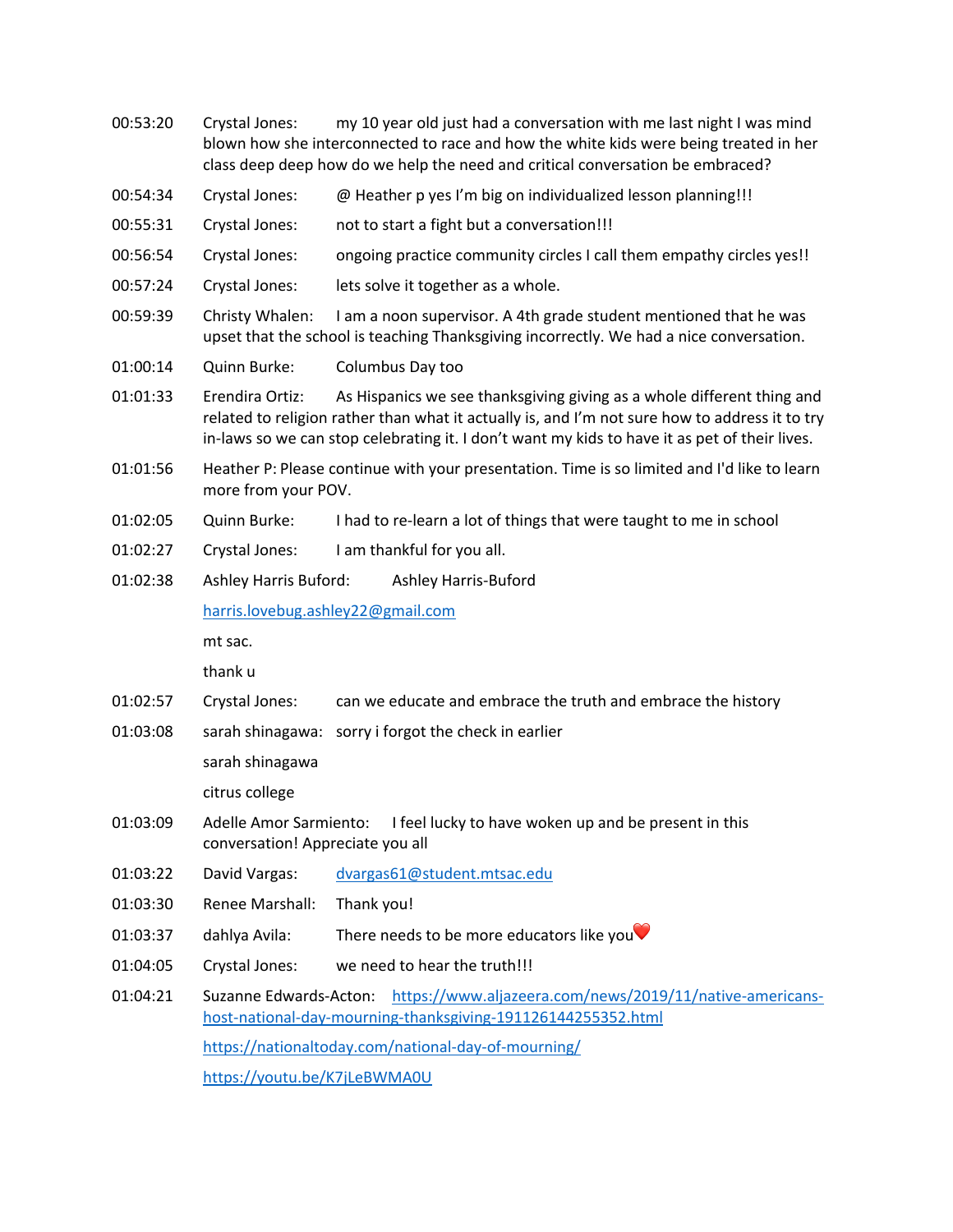https://open.spotify.com/playlist/0M4HVEkEMSmhcx28blOWKg?si=cHK6bHzGR2 xlEbKlu2USQ

https://time.com/5457183/thanksgiving-native-american-holiday/

- 01:04:25 Christy Whalen: Christy Whalen Mt. Sac cwhalen1@mtsac.edu
- 01:04:47 Daphne Pacheco: daphne pacheco Rio Hondo
- 01:05:06 Claudia Sanchez: Where can we find the book referenced?
- 01:05:20 Crystal Jones: I would love to be trained and become a colored mentor student professor at Cuesta or Cal Poly on Ethnic studies and The Ethnic Experience
- 01:05:32 Erendira Ortiz: Erendira Ortiz- Rio Hondo college

## epardo6@gmail.com

If there's another conference talking about these points I would love to be a part of. I want to be able to not only the educate myself but help mg children understand more about what goes on.

- 01:05:43 Renee Marshall: All attendees will receive a conference certificate after you fill out the conference survey. I will share the survey at the closing session tonight and will send the survey out via email to everyone registered for the conference. Certificates will be emailed next week.
- 01:05:53 Gabriel Rouse: Coming from a multiracial background, It's been difficult for me to identify.
- 01:06:03 Stephanie Diaz: Stephanie Diaz MT.SAC
- 01:06:14 Christy Whalen: Yes
- 01:06:17 Suzanne Vergara: You are amazing Rosemary!
- 01:06:20 Crystal Jones: yes!!!!!!!!!!!!!
- 01:06:21 Graciela Bataz: This was amazing! Thank you!!
- 01:06:22 Quinn Burke:
- 01:06:22 Veronica Enriquez: yes
- 01:06:24 Erendira Ortiz: Yes
- 01:06:25 sarah shinagawa: absolutely
- 01:06:27 Evelyn Kim: Yes
- 01:06:30 Kimberly STRAUGHAN: thank u
- 01:06:31 Crystal Jones: thumbs Up
- 01:06:33 Januario Escutia: jr\_escutia@yahoo.com
- 01:06:36 Adelle Amor Sarmiento: yes!
- 01:06:36 Heather P: yes, please!
- 01:06:42 Claudia Sanchez: Absolutely!
- 01:06:46 David Vargas: Yes And Thank You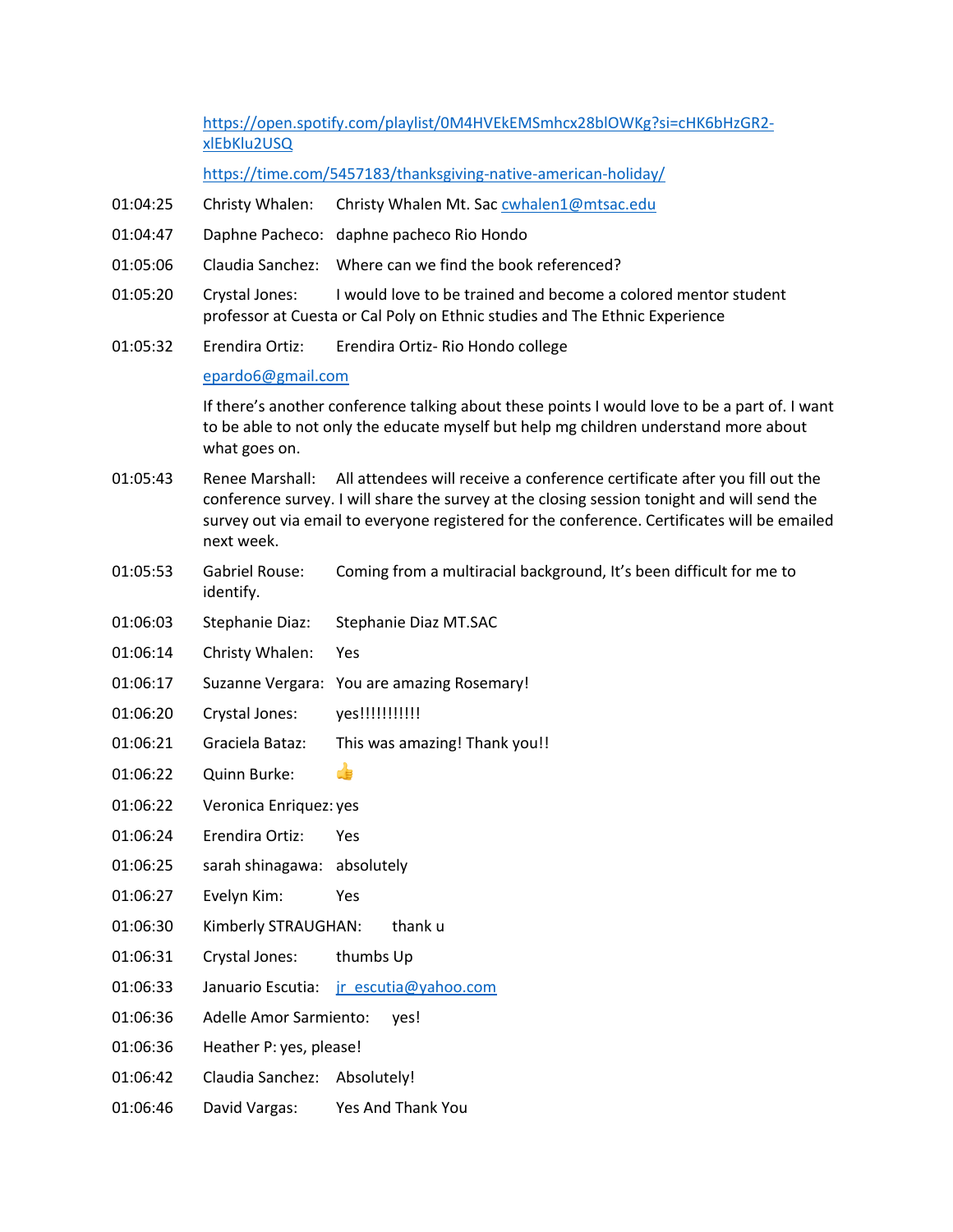| 01:06:52 | Rekha Chhabra:                    | Absolutely!                                                            |
|----------|-----------------------------------|------------------------------------------------------------------------|
| 01:06:59 | Crystal Jones:                    | ccclearningfooundatio@yahoo.com                                        |
| 01:07:00 | dahlya Avila:                     | Rosemary wow, it takes a lot of courage to do what you. Powerful       |
| 01:07:08 | Aida Alkhasova:                   | How can we be in the situations that we don't know the answers?        |
| 01:07:09 | Januario Escutia:                 | Thank you so much!                                                     |
| 01:07:15 | Gabriel Rouse:<br>this very much. | Thank you so much for everything on such a short time frame. I enjoyed |
| 01:07:29 |                                   | Angelica Guzmán: angelica guzman29@yahoo.com                           |
| 01:07:31 | Marini Smith:                     | Thank you so much!                                                     |
| 01:07:37 | Crystal Jones:<br>to you all.     | crystaljonesfamilychildcare@gmail.com I would love to stay connected   |
| 01:07:40 | SANDRA FLORES:                    | Thank you. Teachersandra73@yahoo.com                                   |
| 01:08:10 | Stephanie Diaz:                   | Stephaniediaz723@yahoo.com                                             |
| 01:08:11 | Maria T Gonzalez Lopez:           | mtg102215@gmail.com                                                    |

01:08:11 Suzanne Edwards-Acton: Racial identity development:

https://open.spotify.com/playlist/0M4HVEkEMSmhcx28blOWKg?si=cHK6bHzGR2 xlEbKlu2USQ

01:08:43 Renee Marshall: SPECIAL WORKSHOP BY OUR PARTNERS AT CUESTA COLLEGE

Pathways to your teaching credential: Basic Skills and Subject Requirement Cuesta College

Join us as we discuss the recent changes to the Basic Skills and Subject Matter Requirements to obtain your California Teaching Credential. Learn about the new options for meeting the Basic Skills and Subject Matter Requirements for California Teachers. Find out more about test preparation workshops if you choose the testing option. Get details about different paths to earning your teaching credential. Have the opportunity to participate in a Q&A with Cuesta and Cal Poly, SLO Faculty and Staff

Register in advance for this meeting:

https://cuesta-edu.zoom.us/meeting/register/tJckce-vpzkuHdUNW-WUkTV6qYCQ4TDQjWwy

After registering, you will receive a confirmation email containing information about joining the meeting.

Session is presented by a credentialed teacher

- 01:08:48 Suzanne Vergara: thank you Renee
- 01:08:51 sarah shinagawa: sshinagawa95@yahoo.com
- 01:09:20 Heather P: Thank you, Renee, for Teach for LA. It is a valuable conference for so many people.
- 01:09:20 Adelle Amor Sarmiento: Thank you so much!
- 01:09:23 Erendira Ortiz: Thank you so much!